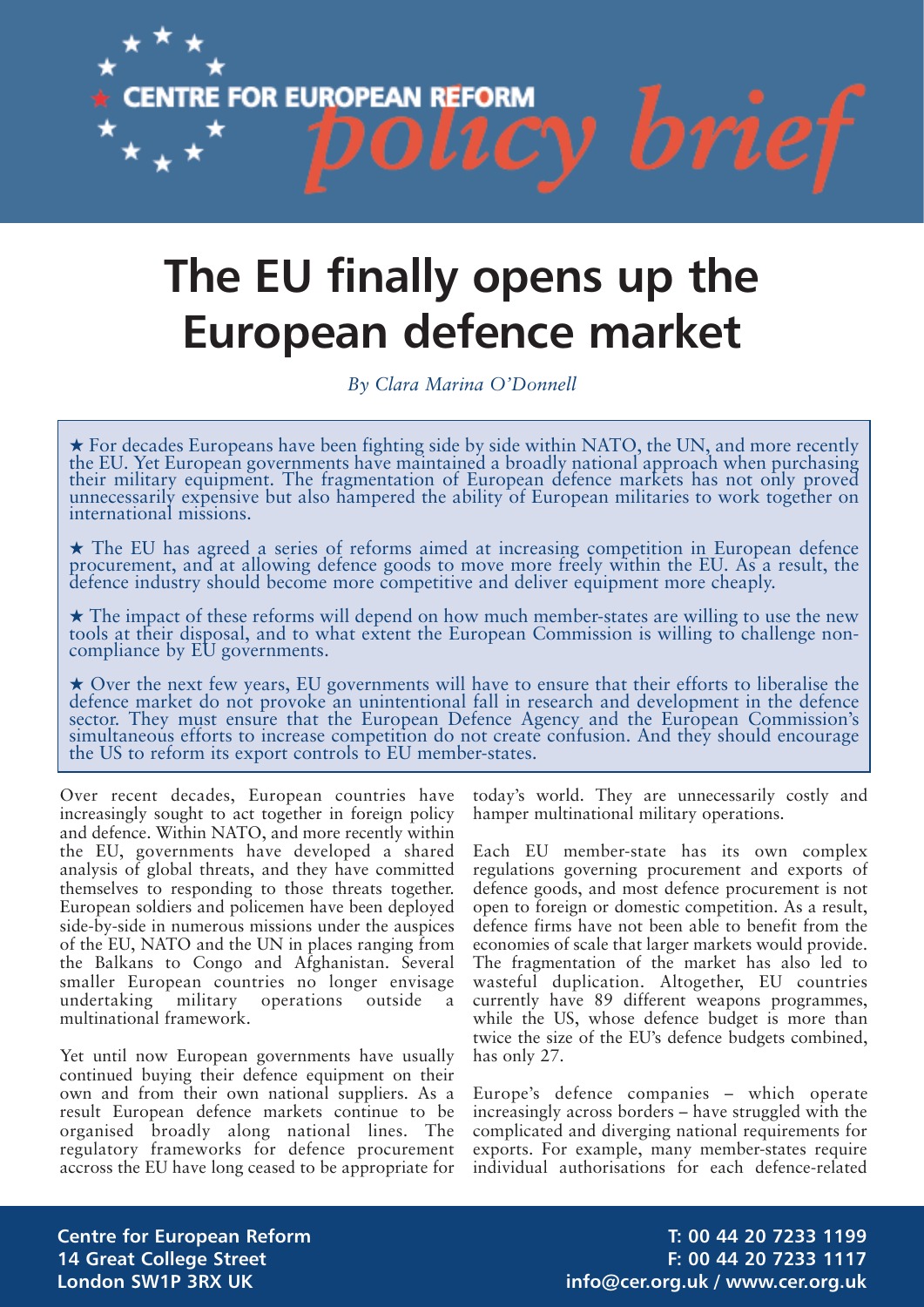export, even when the same item (such as a spare part) is sent to the same firm within the EU. So every time a multinational company wants to ship components from one of its plants to another one in a different member-state it has to ask for a new licence. Although such requests are hardly ever rejected, they can take several weeks to process. Worse still, company staff based in different EU countries often need individual authorisations to talk over the phone. The European Commission estimates that the total cost of these barriers amount to over  $\epsilon$ 3 billion a year.

Most member-states also require individual export authorisations every time they sell military equipment to a defence ministry in another memberstate. This entails unnecessary and perverse delays. For example, France and Italy have been using French-built armoured vehicles in their contributions to the UN's mission in Lebanon. When a vehicle owned by French troops breaks down, they can get a new part from the manufacturer in France within days. But if the Italian troops need a spare part, the French manufacturer has to ask for an export authorisation. As a result, Italian troops have to wait several weeks for the export licence to be processed. Broken down or badly working equipment can endanger European troops abroad.

In recent years, European governments have realised that the current system is not cost-effective. In 2007,

*1 European Defence Agency, 'A strategy for the European defence technological and industrial base', May 14th 2007.*

member-states acknowledged that "a fully adequate [defence industrial base] is no longer sustainable on a strictly national basis – and that we must therefore press on with

developing a truly European [industrial base]."1 So EU governments have agreed to open up their defence markets and co-operate with the EU institutions in an area which they had hitherto jealously guarded as a national preserve. This paper assesses the potential impact of the various reforms, and addresses the challenges ahead.

## **EU reforms in the defence market**

For 50 years, defence-related goods have remained largely exempt from the EU's internal market rules. EU countries agreed in 1958 that European rules on competition and the free movement of goods should not apply to military and security when "essential security interests" were at stake (a provision now known as article 296 of the Treaty establishing the European Community).

In principle, member-states were only supposed to use the exemption on an exceptional basis, and justify why competitive procurement would pose a security threat. But article 296 carries no definition of the scope of an essential security interest. Consequently, many governments have regarded article 296 as an automatic exemption. They routinely exclude competition from the procurement of even the most non-sensitive defence goods – including helmets, uniforms and military catering. 'National security' has often been a cloak for protectionism.

In theory, the European Commission could have challenged such abuse of article 296 and brought member governments before the European Court of Justice. But the Commission has been wary of pushing too hard in an area that many governments see as central to national sovereignty. Over the last 20 years there have been less than 10 court cases relating to article 296.

The EU took the first step to prise open the European defence market in 2005. Member-states committed to open a substantial amount of their defence procurement to European competition through a voluntary code of conduct. Within the framework of the European Defence Agency (EDA), 22 EU governments agreed to advertise most of their

procurement opportunities on a public Electronic Bulletin Board, and to justify any decision not to do so to fellow member-states.<sup>2</sup>

*2 By 2008, 25 memberstates and Norway had signed up to the code.*

The next big steps to open the defence market took place at the end of 2008 and early 2009, when EU governments agreed on a directive on defence procurement and another on intra-EU arms transfers. The transfers directive aims to simplify procedures to move military goods amongst member-states. It will require all member-states to offer general and global licences in addition to individual export licences (until now many member-states have only provided

individual authorisations).3 The directive aims to reduce the use of individual export licences. In particular, it will encourage member-states to grant general licences when they authorise weaponry or spare parts to be sent to armed forces in another EU country, or when goods are sent to trustworthy defence companies in the EU as components.

*3 Broadly speaking, goods which benefit from a general licence can move across EU borders without exporters having to ask for specific licences to do so. Global licences are granted to defence companies and allow them to transfer several goods to various recipients.*

The procurement directive has the same objective as the EDA's code of conduct. It aims to increase the amount of defence procurement which is open to competition. But in contrast to the code of conduct, the directive is legally binding. It will offer procurement procedures tailored specifically to defence and security needs so that governments can safely open more of their defence procurement to competition. Ministries of defence will benefit from substantial flexibility and security guarantees. Bidding companies will have to protect classified information, and be able to ensure delivery is always on time, even in times of crisis.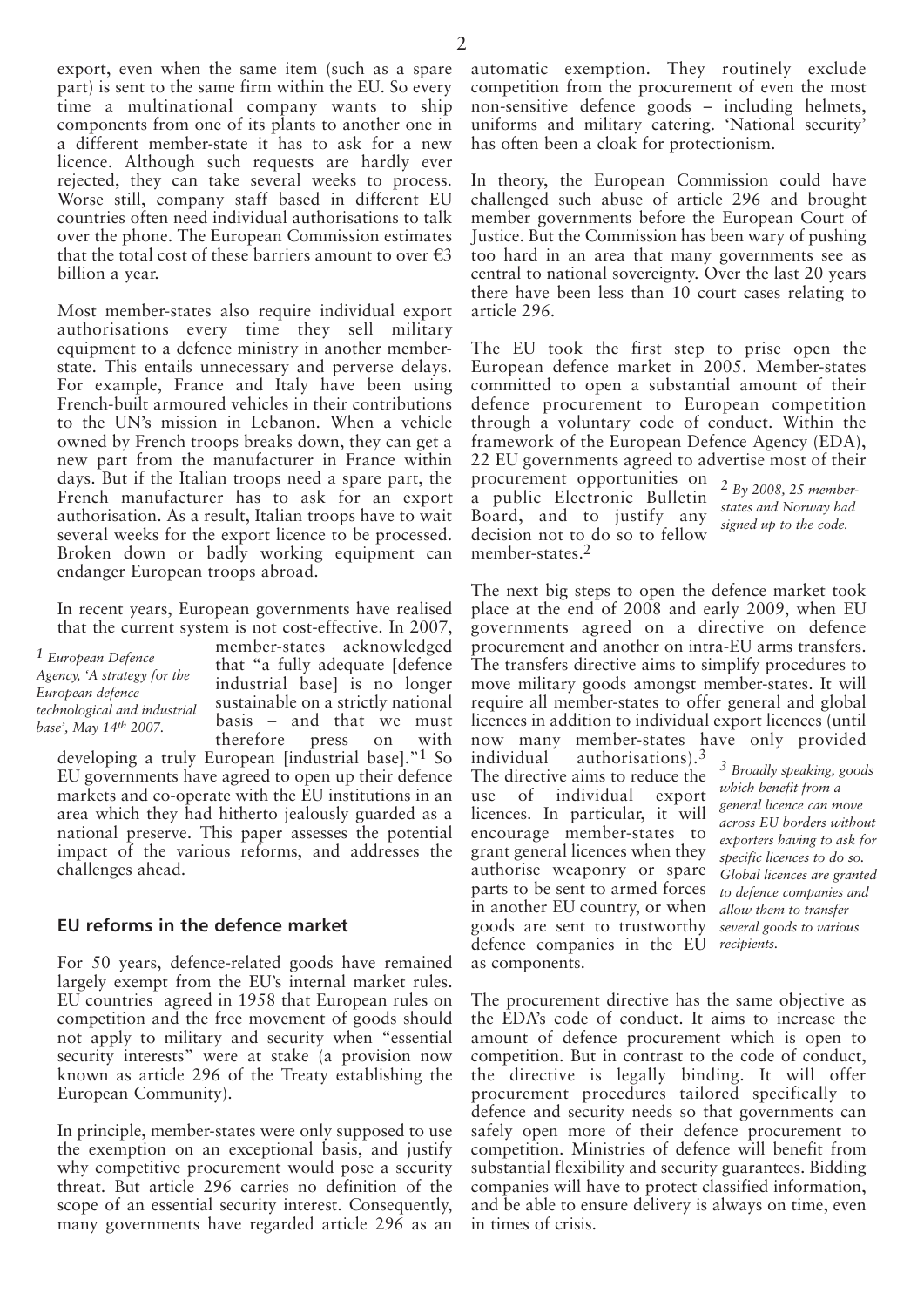The adoption of these two directives reflects an important cultural shift in the EU. Member-states have accepted new EU legal constraints and a stronger role for the European Commission (which was heavily involved in developing the new directives) in an area that until now they have jealously guarded as their own.

The last important development is the agreement of a code of conduct on so-called offsets. Offsets are sidedeals in defence procurement contracts in which the ministry of defence requires some form of compensation from the defence company that has won the contract. For example, governments can ask a defence company to invest in their country, including in non-defence sectors. The code, agreed in October 2008 through the EDA, is due to come into force in July 2009.

EU co-operation on offsets was, until recently, inconceivable. Many offsets distort competition and are therefore illegal under EU law. Yet they are central features of the defence-industrial strategies of many EU member-states. The European Commission has so far ducked this controversial issue. The EDA has adopted a pragmatic approach. Through the code, it tries to manage offsets in order to gradually reduce them, instead of aiming at an outright ban.

## **The impact on the defence market**

Potentially, these different initiatives could bring some significant improvements: fewer offsets would mean less market distortion. More competition in procurement would promote a more efficient industry and better value defence goods, to the benefit of defence ministries and European taxpayers. Easier transfers of defence goods within the EU would help large defence companies with plants and subcontractors in several member-states. Small and medium enterprises (SMEs) would find it easier to break into markets in other member-states. And national militaries would have shorter delays when importing new equipment, as in the case of the Italian troops in Lebanon.

However, how far these reforms will be implemented in practice is another question. There has often been a wide gap between what EU rules say and what member-states do in the defence sector. Some experts and EU officials see these developments as only small steps in the right direction. Defence industry representatives counter that the new arrangements will bring significant change over time. Much will depend on how far member-states choose to play the game particularly for the code of conduct on procurement and the one on offsets. The impact of the directives will also depend on how far defence companies and the European Commission are willing to challenge non-compliance by member-states.

#### **Will the member-states be called to order?**

There is already plenty of evidence that some European defence ministeries are still reluctant to open up their defence procurement to more competition. The EDA's Electronic Bulletin Board has had some success since its launch in 2006: over 400 contracts opportunities have been published and over 200 deals have been made – including 59 cross border contracts – worth around  $63.25$  billion. However, some EU countries insert criteria that favour their national industry while others barely use the board at all.

The extensive discretion that governments will enjoy when implementing the directives will play into the hands of the backsliders. Governments get to choose which military goods are safe for general and global transfer licences, and it is likely that only the least sensitive goods will qualify at the outset. The scope of what constitutes an 'essential security interest' has still not been defined clearly in article 296, so at first member-states are still likely to use, or abuse, the exemption widely. Even when governments resort to the new procurement procedures, they may continue to manipulate the criteria within their contracts to favour national competitors. The economic crisis, and the strain on public finances, could strengthen the incentive for governments to make savings through more competition, but it could just as easily persuade them to protect national industries and domestic jobs.

This is why the readiness of the Commission and industry to challenge abuse will be a determining factor as the new rules come into effect. A few rulings by the European Court of Justice against recalcitrant defence ministries would send a clear signal that governments will be called upon to justify their procurement choices.

It is hard to predict how aggressively the European Commission or companies will pursue legal action. The Commission may feel emboldened by the fact that EU governments managed to agree on the directives. However, in the midst of such a severe economic downturn, the Commission may choose to save its political capital for battling protectionist impulses in other, not quite so sensitive, sectors. Defence companies will also have a natural reluctance to sue a government which may be a source of future contracts.

However, if a company faces the prospect of going out of business because it cannot compete for contracts, it may conclude it has little to lose. So in the long term, the procurement directive could have a serious impact on European defence acquisition, and consequently on the European industrial landscape.

## **The need for mutual trust on exports**

The new rules for intra-EU arms transfers will be a cultural shock for many governments. More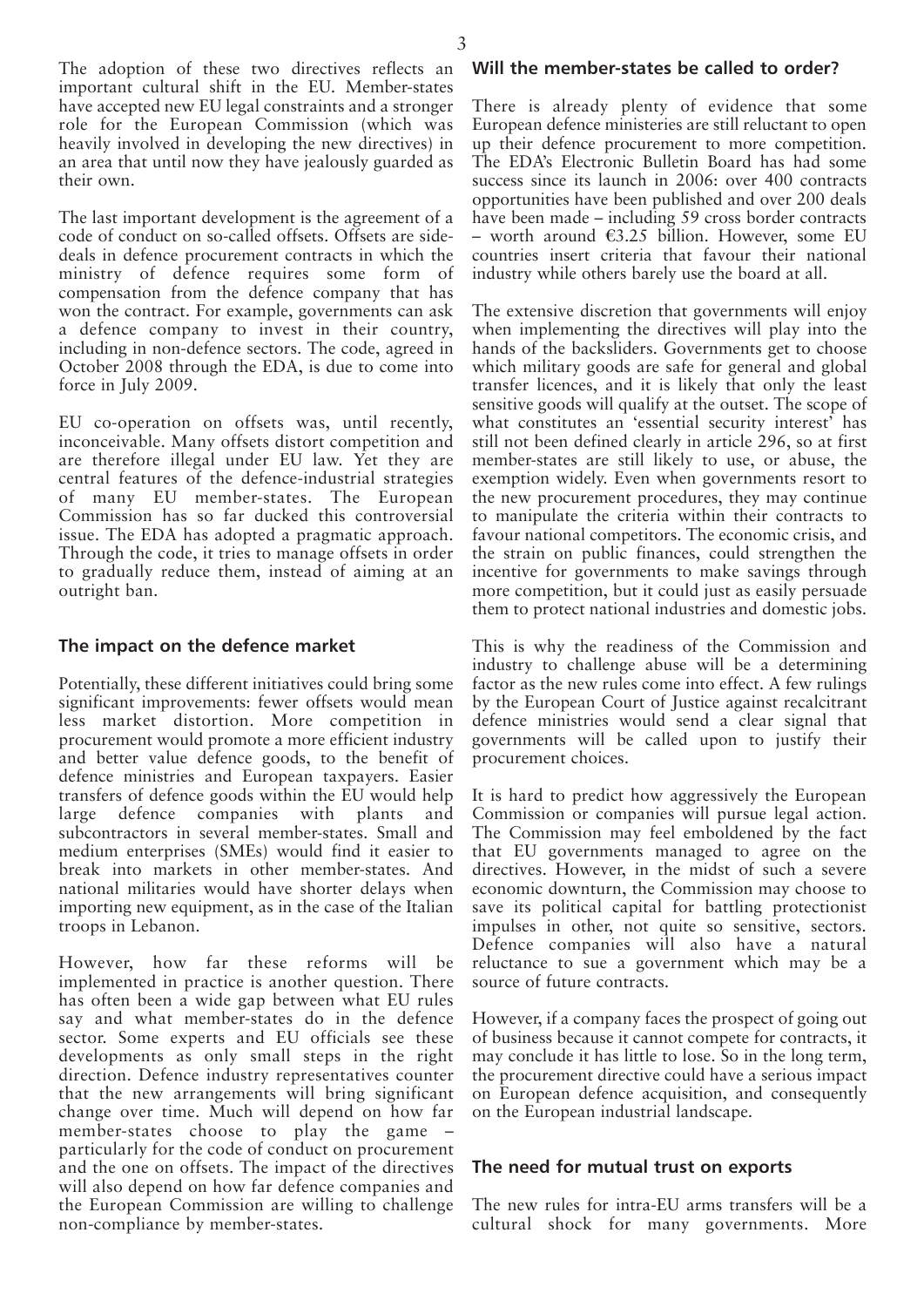importantly, member-states will have to trust their neighbours to ensure that their defence goods are not re-exported to undesirable destinations. That trust does not yet exist across the whole of the EU. Some member-states, such as Germany and the UK, are known to have very reliable export controls. But other countries suffer from lower standards, in particular some of the new member-states such as Romania and Bulgaria. (The UK is the only country in the EU to provide a general licence for the export of

*4 The UK excludes Cyprus for political reasons relating to the dispute between Turkey and Cyprus.*

equipment to the armed forces of other member-states, but it has made an exception for Bulgaria and Cyprus.)4

The risk of undesirable re-exports was a key concern during the negotiations of the directive, and as a result it contains several confidence-building measures. Notably, defence companies that want to import goods benefiting from a general licence will have to be certified by their governments. The directive lists the general criteria for certification, but the details will be decided by each member-state.

The success of the new transfers system will depend on how effectively EU governments set up the certification process and to what extent they improve their export controls. If member-states do not consider export controls to be thorough across the EU, they will issue general and global licences for only a limited range of goods – or perhaps none at all. So during the forthcoming two-year implementation phase, member-states must work together and share best practice. They should work with the EDA, which has extensive experience in getting member-states to share best practice in defence matters. In addition, the European Commission, which will have to make an assessment of member-states' implementation after two years, must dare to criticise member-states that fall short.

# **Future challenges: The impact on R&D**

Implementation is not the only challenge that the EU faces as a result of its defence market reforms. Some large defence companies are seriously concerned about the impact of the defence procurement directive on research and development (R&D) budgets. Under the directive, government R&D funds can remain exempt from competition, but the production of any good which results from this funding will have to be opened to European competition. Some people in the industry fear that if governments cannot guarantee that the products created by their R&D will be produced domestically, they will be more reluctant to invest. European governments believe that these concerns are overstated, and privately some defence firms admit the same.

Many research areas will not be affected (for instance when R&D is spent on a multinational programme or when it relates to contracts exempt under article 296).

And the directive gives governments substantial flexibility when choosing how to combine their research and production. Nevertheless member-states must ensure that the new directive does not unintentionally lead to a fall in public R&D investment. R&D budgets in Europe are already disconcertingly low (indeed as a share of defence spending, R&D is six times higher in the US than in Europe) and they risk falling further as a result of the budgetary pressures created by the economic crisis.

## **EDA vs. European Commission**

The EU will also have to deal with a challenge posed by its own institutions. So far European governments have been using two different approaches to liberalise the defence market: one based on law, with the European Commission; and the other based on pragmatic arrangements, centred around the EDA. This duality raises a number of questions. Will the defence procurement directive make the EDA's bulletin board redundant? Will they co-exist? In addition there are potential conflicts. The EDA allows member-states to discuss offsets, but according to EU law offsets are often illegal. At what point will the Commission take a member-state to court for resorting to an illegal offset?

As long as different approaches based on contradictory rationales co-exist on the European defence market, there will be confusion and uncertainty. The EDA should be used as a temporary solution to increase trust and transparency amongst member-states, in order to pave the way for the application of EU law in the long-term.

## **Transatlantic dimension**

Finally, as the EU gets serious about opening its defence market, it must not forget the increasingly globalised nature of this industry. The EU should maintain the non-protectionist approach it has adopted so far, and it should also try to use some of its reforms to strengthen trade relations with the world's largest defence market, the US.

Both the EDA code of conduct and the procurement directive make clear that member-states are free to open up their contracts to competition from non-EU countries. Thus US firms, which are important suppliers in many EU countries, will not suffer discrimination. Some protectionist pressures were evident during the negotiations on the procurement directive but, commendably, these were eventually rejected. Because of the relatively limited size of European defence budgets, European industry relies largely on exports to survive. Increasingly, defence companies, such as Finmeccanica and BAE, are looking to the US as one of their key markets. If member-states tried to protect the European defence market, they would only harm their own firms.